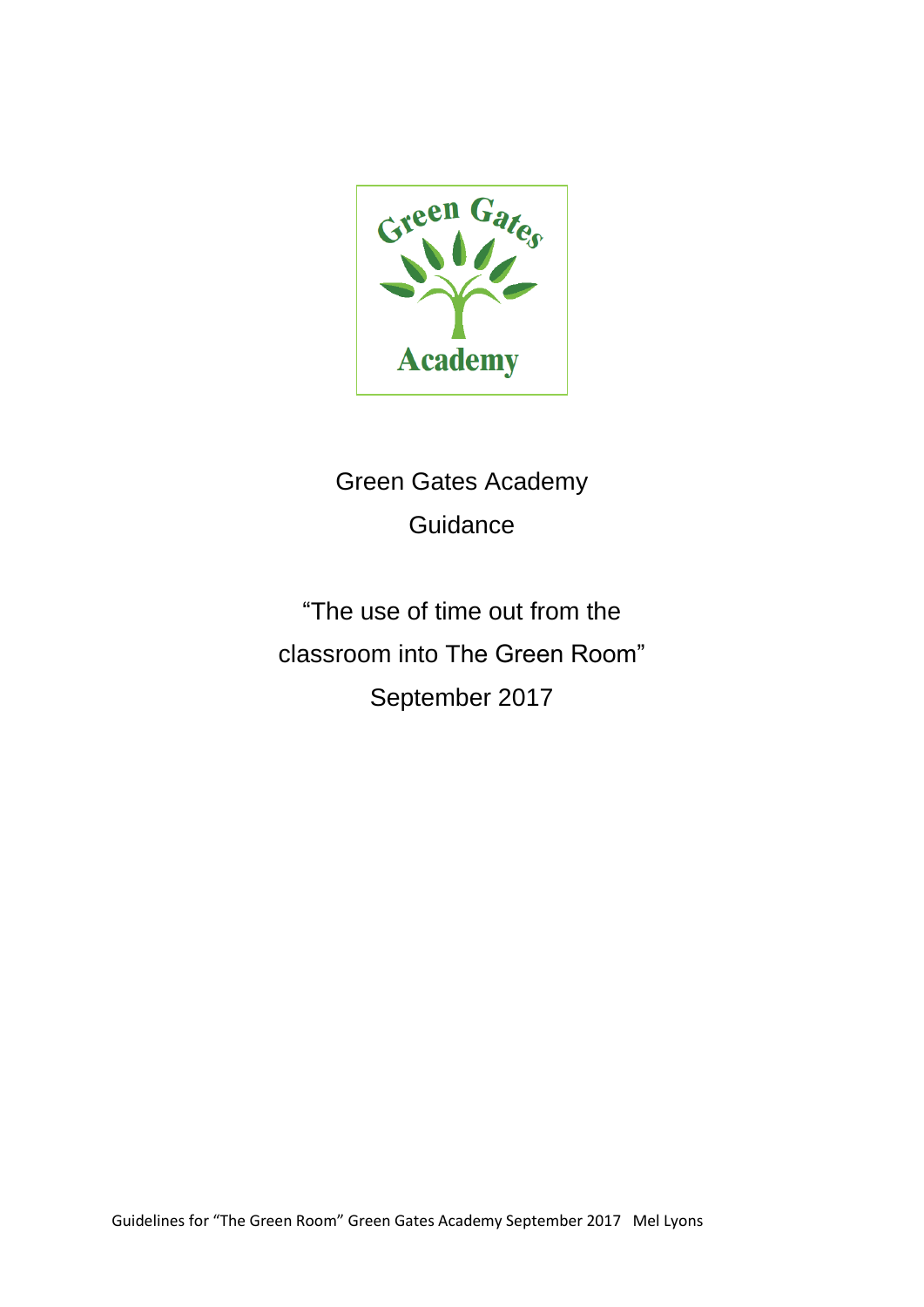# **Purpose of this Guidance**

This document sets out to support staff AT Green Gates Academy in considering the use of time out in the Green Room for pupils as part of the practice of school to support with the behaviour management of pupils. It will form the background to the formulation of guidance given to our staff around their implementation and how pupils are encouraged to use The Green Room to help manage their emotions and regulate their behaviours. It is recognised that the issue of behaviour in schools can be an emotive subject, and extreme uncontrolled behaviour, whilst relatively rare, presents serious challenges to those involved. The use of strategies such as that of restrictive physical intervention should be avoided where possible but nonetheless it is recognised that there will be occasion where their use is necessary. It must also be acknowledged that although the challenges of management of more extreme emotional based behaviours lies more within the specialist sector, such incidents may occur in any school or setting. It is key that all staff who may be involved in the safe containment of difficult behaviour are fully protected from any potential safeguarding and legal challenges around their actions.

## **What is the purpose of a The Green Room**

Essentially, "The Green Room" is a place where pupils spend time away from other pupils supervised by a member of staff and either allowed time to talk or given time to de-escalate their behaviours/anxieties, using de-escalation techniques, time for reflection, relaxing techniques, sensory regulation and the five-point scale. Generally, this is used as a positive strategy to help more vulnerable pupils identify their own systems for calming themselves and managing their emotions effectively through encouraging use of the facility as and when necessary. The Green Room should be used as a place to help pupils manage their behaviour and anxieties at times when pupils show high levels of arousal, with support and direction from staff.

### **Guidelines for The Green Room**

Care must be taken in the movement of the child into The Green Room, should restrictive physical intervention be required then all necessary procedures in accordance with the principles of Team Teach must be followed. It is the professional responsibility of staff to ensure that an individual is monitored and cared for throughout an incident. Pupils may choose to take themselves to The Green Room, with permission from staff or using The Green Room card.

When staff are using The Green Room for pupils they must:

- Act lawfully, reasonably and proportionally in all the circumstances
- Ensure the health and safety of the pupils, themselves and other staff involved.
- Follow all requirements as directed in the school's child protection policy, behaviour policy and team Teach policy
- Ensure that pupils have time to eat, drink and use the toilet
- Ensure that the door is not looked.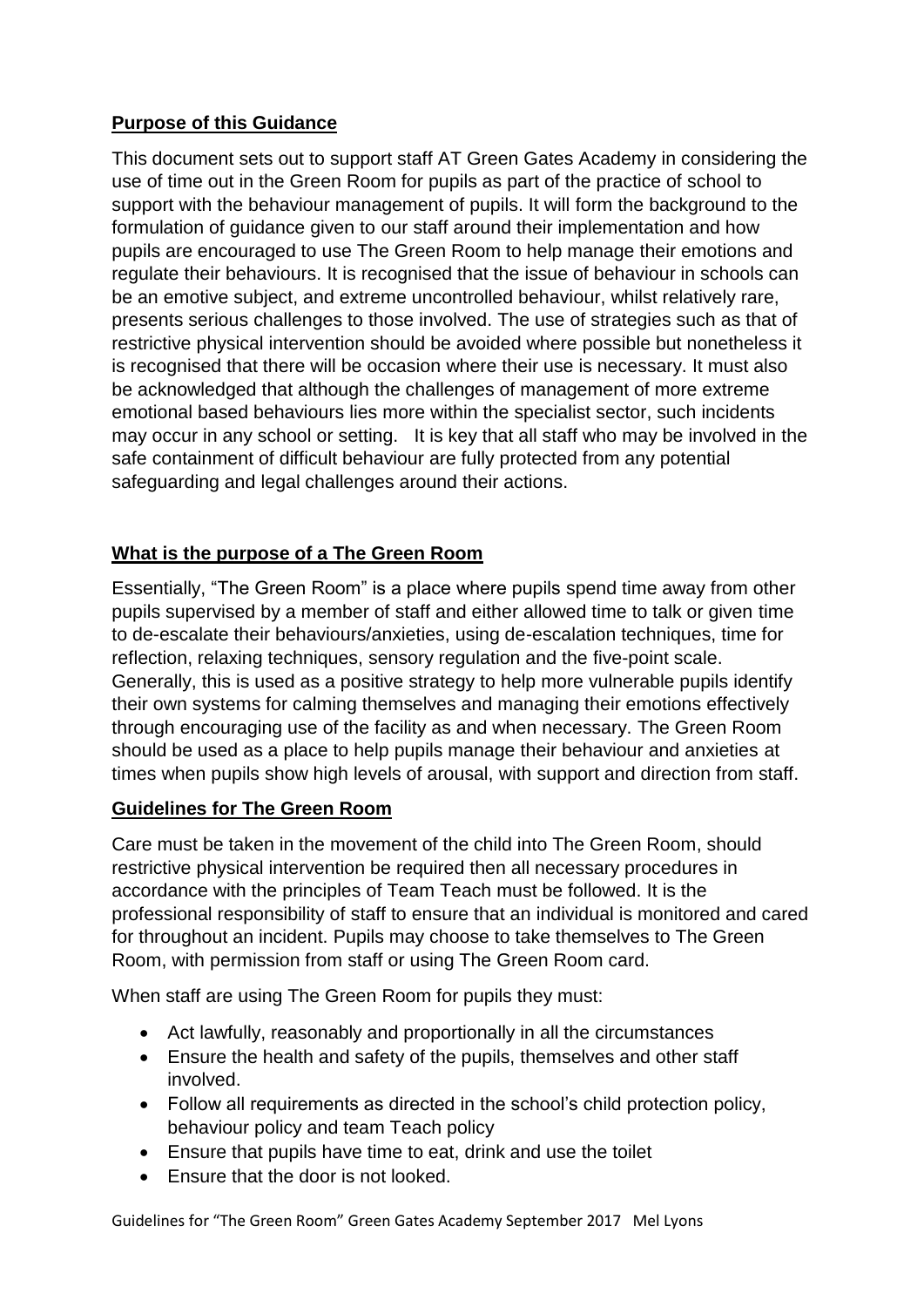- When pupils are in The Green Room the details should be logged by the member of staff.
- Force of restraint such as locking or holding a door shut should only be used when a pupil or others are at immediate risk of harm.
- Use of The Green Room must be for relatively short, time-limited periods relevant to age and level of risk.
- Where physical confrontation is likely from the pupils two members of staff must be present.
- The pupil should be monitored always.
- The use of The Green Room will be followed by a dialogue between the pupil and the staff to discuss the incident and protect relationships
- Pupils should leave The Green Room when it is evident through their behaviour that they have calmed and no longer present a risk. Throughout the period the adults involved need to remind the pupil of this.
- The Green Room should always be used for the right reasons
- The use of The Green Room should always be accessed by trained and skilled professionals
- The use of the Green Room should be used as an exception rather than a rule
- The use of The Green Room should be used for the shortest time possible

An important element of the planning for identified pupils is worked to ensure their understanding of the above and support in the development of more appropriate strategies of emotional regulation. This will be best done at times when the child is calm and emotionally secure.

### **Staff Training and Support**

Those who are involved, or likely to be, in the implementation of behaviour support need to be fully aware of the implications of its use in terms of the emotional consequences for those involved. As well as the advice and information contained in this guidance. Training needs to emphasise that this is only the final stage of an intervention process and that other strategies to defuse and manage a situation more positively should be put in place first. Additionally, wherever possible all should have appropriate training which typically would be the additional module of the Team Teach training programme. Where this is not the case, for example where someone is employed on a supply basis, as a minimum at least one member of staff should be fully trained.

### **Action following incidents**

It must be recognised that an incident that results in the need for time out will be distressing for all concerned. Once the situation has calmed then it is important that appropriate actions are taken.

• First and most importantly should there have been an injury then basic first aid or if necessary medical help must be sought. Injuries should be recorded and reported in accordance with school procedures. Schools should act to report injuries to staff or pupils in accordance with RIDDOR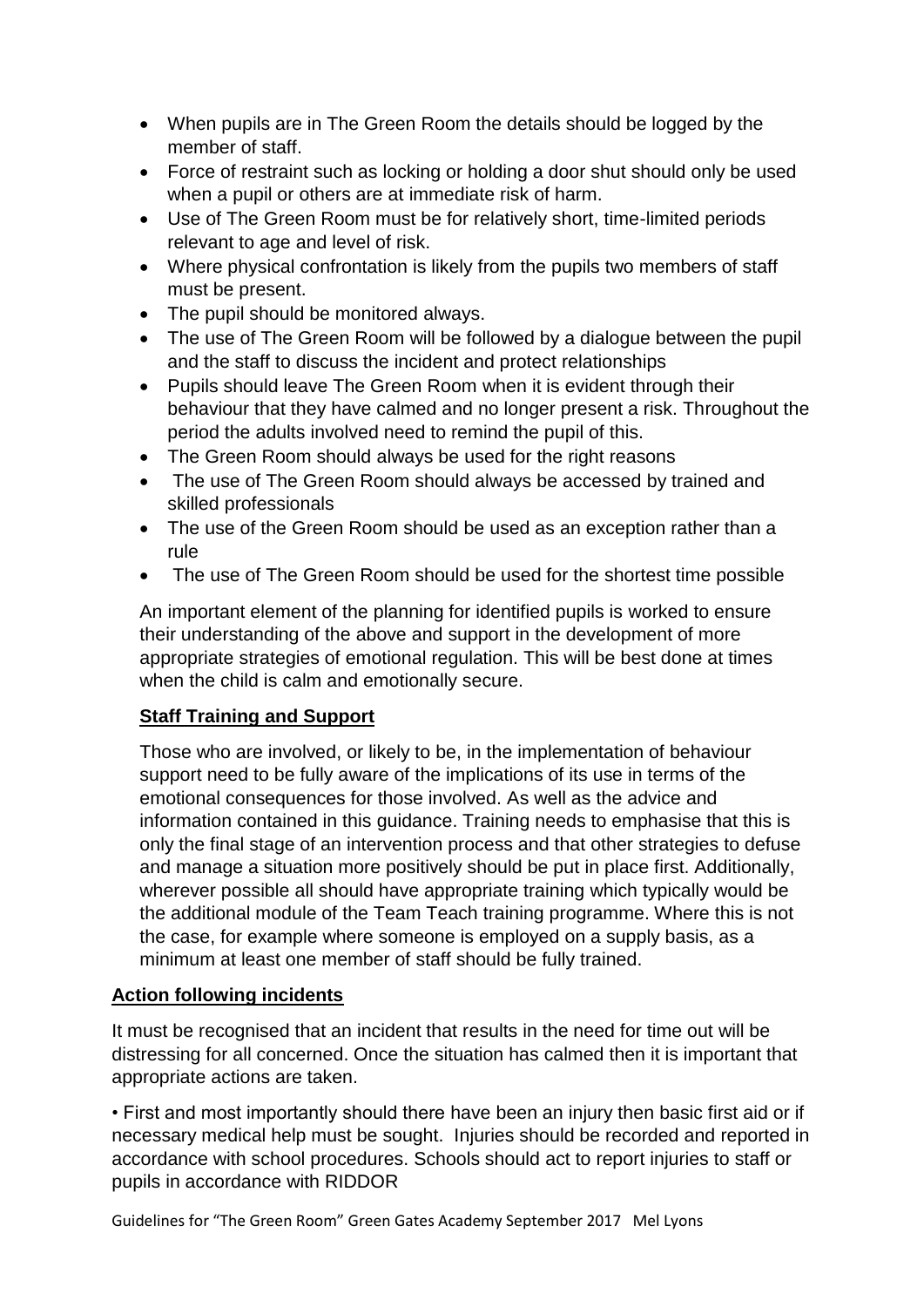• Secondly attention needs to be given to emotional needs that may arise. All those involved (including the child) should be offered emotional support and/or an incident debrief following an incident. Support maybe provided by many colleagues: the classroom support team; a mentor on the school staff; a member of the Senior Management Team.

• All incidents must be recorded using the serious incident form. Best practice would also include an entry into a Team Teach log.

- All team members must have access to relevant professional supervision and support where needed
- It is essential that the room is well maintained. Any damage to the room or any health and safety issues should be reported and recorded to the health and safety manager

• Finally, parents and carers should be informed as soon as possible after the incident

## **Children's Rights**

Like all children, those with disabilities have the right to protection from abuse. Key articles of the UN Convention on the Rights of the Child (UNCRC) on this subject include:

• Article 2, which says all children have the rights the Convention lays out, and that no child should be discriminated against

• Article 3, which says the best interests of a child should always be considered in all actions that concern them

• Article 19, which says children should be protected from all forms of violence and injury

• Article 23, which says children with disabilities should enjoy full lives in conditions that ensure their dignity

• Article 29, which says a child's education should allow them to develop their personality, talents and mental and physical abilities to their fullest potential. Additionally, the 2008 Concluding Observations of the UN Committee on the Rights of the Child urged the UK to make sure that "restraint against children is used only as a last resort and exclusively to prevent harm to the child or others and that all methods of physical restraint for disciplinary purposes be abolished"

### **Guidelines for the Green Room for Pupils**

- Pupils may be directed by their tutor team to use The Green Room to calm down when they are angry or upset.
- Staff may remove pupils from the classroom to The Green Room if pupils demonstrate that they are presenting a risk to themselves or others.

Guidelines for "The Green Room" Green Gates Academy September 2017 Mel Lyons